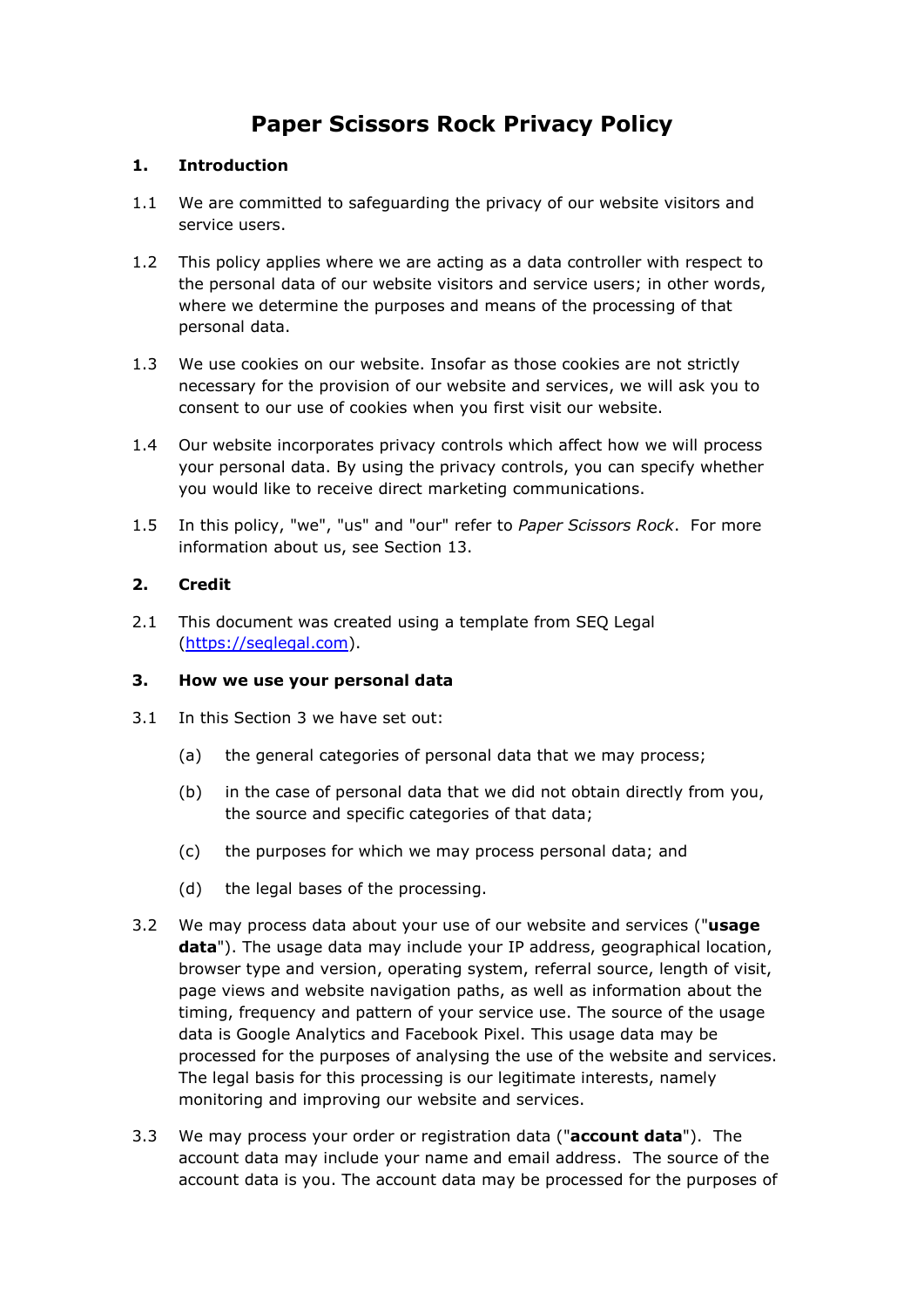operating our website, providing our services, ensuring the security of our website and services, maintaining back-ups of our databases and communicating with you. The legal basis for this processing is our legitimate interests, namely the proper administration of our website and business or the performance of a contract between you and us and/or taking steps, at your request, to enter into such a contract.

- 3.4 We may process your personal data that are provided in the course of the use of our services ("**service data**"). The service data may include personal information about you or someone else which is necessary for the completion of artwork or which will aid in your or their learning at an Artful Art Workshop. The source of the service data is you. The service data may be processed for the purposes of providing our services, ensuring the security of our services, maintaining back-ups of our databases and communicating with you. The legal basis for this processing is our legitimate interests, namely the proper administration of our business or the performance of a contract between you and us and/or taking steps, at your request, to enter into such a contract.
- 3.5 We may process information that you post for publication on our website or through our services ("**publication data**"). The publication data may be processed for the purposes of enabling such publication and administering our website and services. The legal basis for this processing is consent or our legitimate interests, namely the proper administration of our website and business or the performance of a contract between you and us and/or taking steps, at your request, to enter into such a contract.
- 3.6 We may process information contained in any enquiry you submit to us regarding goods and/or services ("**enquiry data**"). The enquiry data may be processed for the purposes of offering, marketing and selling relevant goods and/or services to you. The legal basis for this processing is consent.
- 3.7 We may process information relating to our customer relationships, including customer contact information ("**customer relationship data**"). The customer relationship data may include your name, your contact details, and information contained in communications between us and you. Data processed for Artful Art Workshops may include the name and age of your child/children who are attending the workshop. The source of the customer relationship data is you. The customer relationship data may be processed for the purposes of managing our relationships with customers, communicating with customers, keeping records of those communications and promoting our products and services to customers. The legal basis for this processing is consent or our legitimate interests, namely the proper management of our customer relationships.
- 3.8 We may process information relating to transactions, including purchases of goods and services, that you enter into with us via Paypal or Lloyds Bank (for bank transfers) <https://www.lloydsbank.com/privacy.asp?WT.ac=Footer/Navigation/Privacy> and/or through our website via Ecwid [https://www.ecwid.com/eu-privacy](https://www.ecwid.com/eu-privacy-policy)[policy](https://www.ecwid.com/eu-privacy-policy) or Etsy <https://www.etsy.com/uk/legal/privacy/?ref=ftr>("**transaction**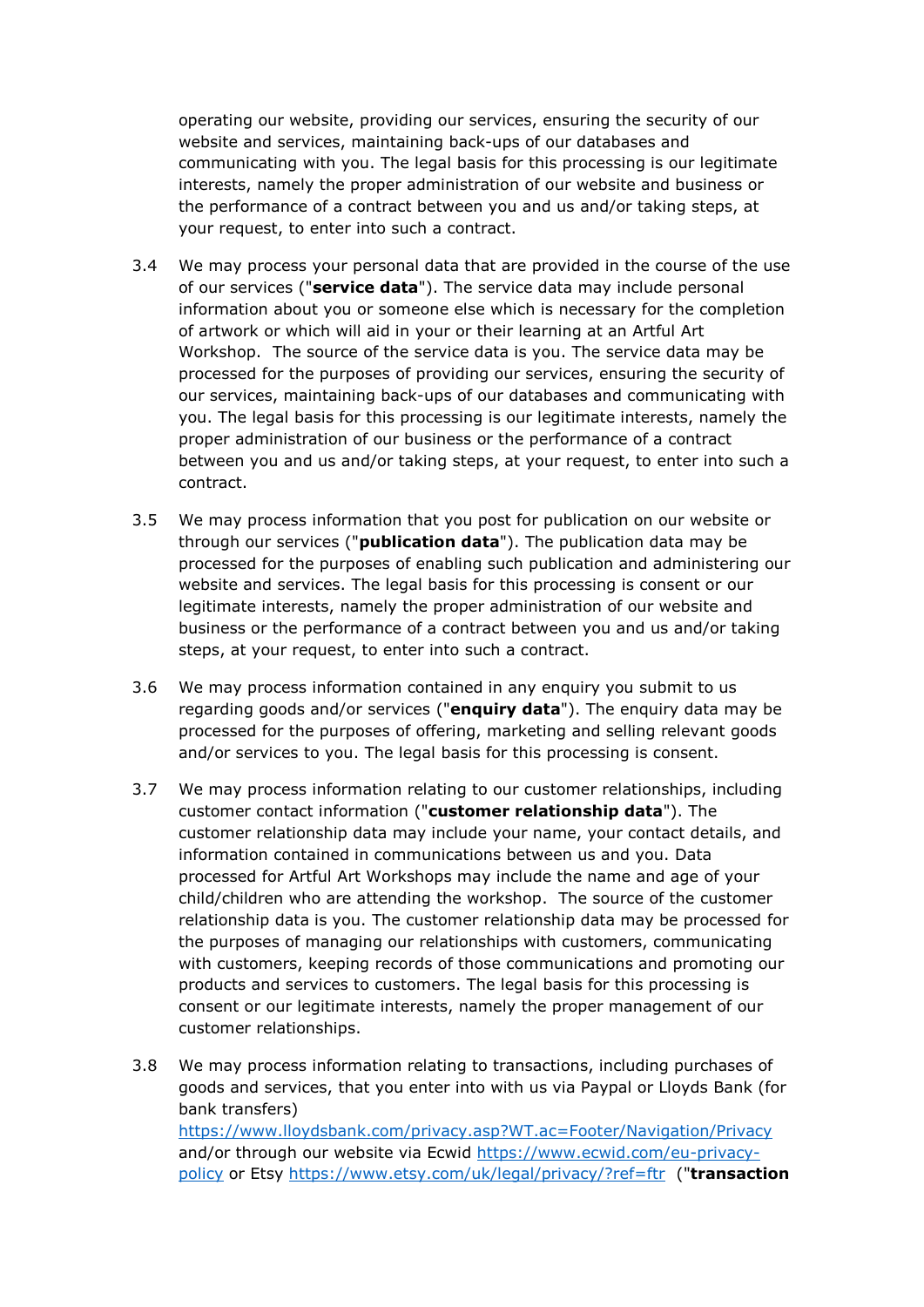**data**"). The transaction data may include your contact details, your card or account details and the transaction details. The transaction data may be processed for the purpose of supplying the purchased goods and services and keeping proper records of those transactions. The legal basis for this processing is the performance of a contract between you and us and/or taking steps, at your request, to enter into such a contract and our legitimate interests, namely the proper administration of our website and business.

- 3.9 We may process information that you provide to us for the purpose of subscribing to our email notifications and/or newsletters ("**notification data**"). The notification data may be processed for the purposes of sending you the relevant notifications and/or newsletters. The legal basis for this processing is consent or the performance of a contract between you and us and/or taking steps, at your request, to enter into such a contract.
- 3.10 We may process information contained in or relating to any communication that you send to us ("**correspondence data**"). The correspondence data may include the communication content and metadata associated with the communication. Our website will generate the metadata associated with communications made using the website contact forms. The correspondence data may be processed for the purposes of communicating with you and record-keeping. The legal basis for this processing is our legitimate interests, namely the proper administration of our website and business and communications with users.
- 3.11 We may process any of your personal data identified in this policy where necessary for the establishment, exercise or defence of legal claims, whether in court proceedings or in an administrative or out-of-court procedure. The legal basis for this processing is our legitimate interests, namely the protection and assertion of our legal rights, your legal rights and the legal rights of others.
- 3.12 We may process any of your personal data identified in this policy where necessary for the purposes of obtaining or maintaining insurance coverage, managing risks, or obtaining professional advice. The legal basis for this processing is our legitimate interests, namely the proper protection of our business against risks.
- 3.13 In addition to the specific purposes for which we may process your personal data set out in this Section 3, we may also process any of your personal data where such processing is necessary for compliance with a legal obligation to which we are subject, or in order to protect your vital interests or the vital interests of another natural person.
- 3.14 Please do not supply any other person's personal data to us, unless we prompt you to do so.

### **4. Providing your personal data to others**

4.1 We may disclose your personal data to our insurers and/or professional advisers insofar as reasonably necessary for the purposes of obtaining or maintaining insurance coverage, managing risks, obtaining professional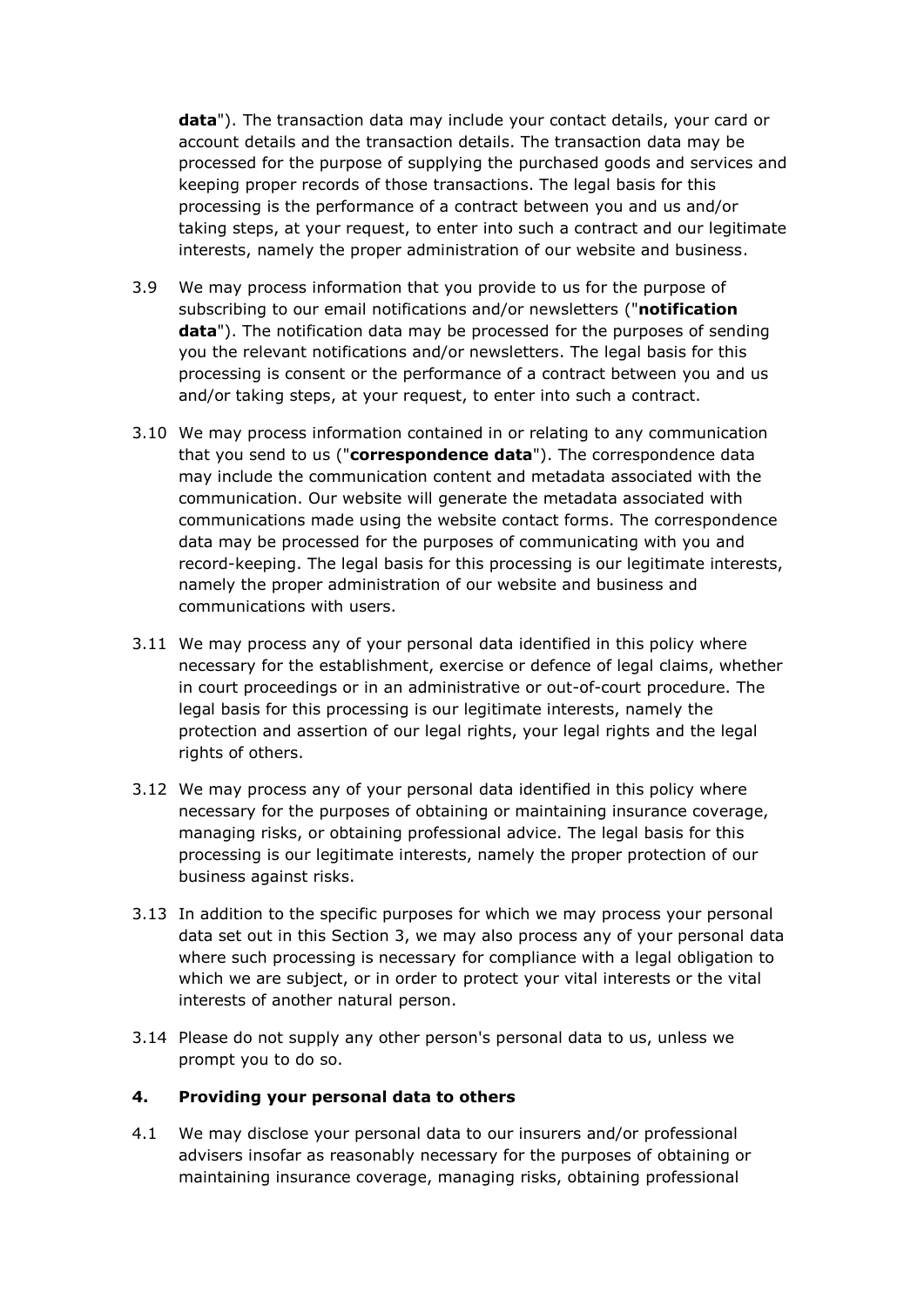advice, or the establishment, exercise or defence of legal claims, whether in court proceedings or in an administrative or out-of-court procedure.

- 4.3 We may disclose your personal data (name and address) to our suppliers insofar as reasonably necessary for delivery of products.
- 4.4 Financial transactions relating to our website and services may be handled by our payment services providers, *[Paypal, Lloyds Bank]*. We will share transaction data with our payment services providers only to the extent necessary for the purposes of processing your payments, refunding such payments and dealing with complaints and queries relating to such payments and refunds. You can find information about the payment services providers' privacy policies and practices at <https://www.paypal.com/uk/webapps/mpp/ua/privacy-prev>

https://www.lloydsbank.com/privacy.asp?WT.ac=Footer/Navigation/Privacy

- 4.5 We may disclose your enquiry data to one or more of those selected third party suppliers of goods and services identified on our website for the purpose of enabling them to contact you so that they can offer, market and sell to you relevant goods and/or services. Each such third party will act as a data controller in relation to the enquiry data that we supply to it; and upon contacting you, each such third party will supply to you a copy of its own privacy policy, which will govern that third party's use of your personal data.
- 4.6 In addition to the specific disclosures of personal data set out in this Section 4, we may disclose your personal data where such disclosure is necessary for compliance with a legal obligation to which we are subject, or in order to protect your vital interests or the vital interests of another natural person. We may also disclose your personal data where such disclosure is necessary for the establishment, exercise or defence of legal claims, whether in court proceedings or in an administrative or out-of-court procedure.

# **5. International transfers of your personal data**

- 5.1 In this Section 5, we provide information about the circumstances in which your personal data may be transferred to countries outside the European Economic Area (EEA).
- 5.2 We have facilities in the United Kingdom. The European Commission has made an "adequacy decision" with respect to the data protection laws of each of this country.
- 5.3 The hosting facilities for our website are situated in Europe and the US (Wix website hosting<https://www.wix.com/about/privacy>). The European Commission has made an "adequacy decision" with respect to the data protection laws of each of these countries. Transfers to each of these countries will be protected by appropriate safeguards, namely the use of standard data protection clauses adopted or approved by the European Commission. Wix is certified under the EU-US Privacy Shield Framework and the Swiss-US privacy Shield Framework as set forth by the U.S. Department of Commerce.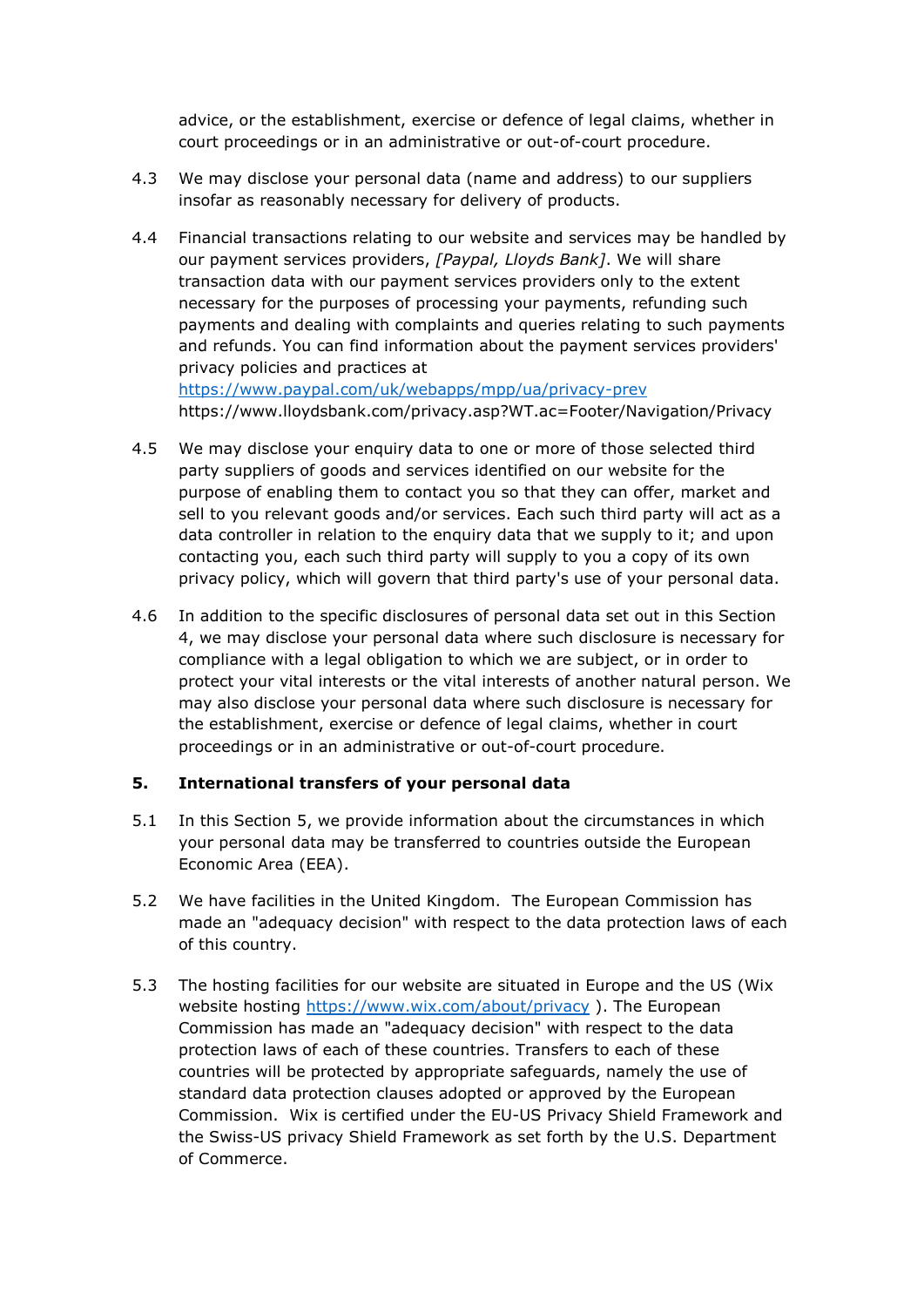5.4 You acknowledge that personal data that you submit for publication through our website or services may be available, via the internet, around the world. We cannot prevent the use (or misuse) of such personal data by others.

# **6. Retaining and deleting personal data**

- 6.1 This Section 6 sets out our data retention policies and procedure, which are designed to help ensure that we comply with our legal obligations in relation to the retention and deletion of personal data.
- 6.2 Personal data that we process for any purpose or purposes shall not be kept for longer than is necessary for that purpose or those purposes.
- 6.3 We will retain your personal data as follows:
	- (a) personal data will be retained for a minimum period of one year and for a maximum period of seven years following consent and/or purchase.
- 6.4 In some cases it is not possible for us to specify in advance the periods for which your personal data will be retained. In such cases, we will determine the period of retention based on the following criteria:
	- (a) the period of retention of personal data will be determined based on our legitimate interests, namely the proper administration of business.
- 6.5 Notwithstanding the other provisions of this Section 6, we may retain your personal data where such retention is necessary for compliance with a legal obligation to which we are subject, or in order to protect your vital interests or the vital interests of another natural person.

# **7. Amendments**

- 7.1 We may update this policy from time to time by publishing a new version on our website.
- 7.2 You should check this page occasionally to ensure you are happy with any changes to this policy.
- 7.3 We may notify you of changes to this policy by email.

# **8. Your rights**

- 8.1 In this Section 8, we have summarised the rights that you have under data protection law. Some of the rights are complex, and not all of the details have been included in our summaries. Accordingly, you should read the relevant laws and guidance from the regulatory authorities for a full explanation of these rights.
- 8.2 Your principal rights under data protection law are:
	- (a) the right to access:
	- (b) the right to rectification;
	- (c) the right to erasure;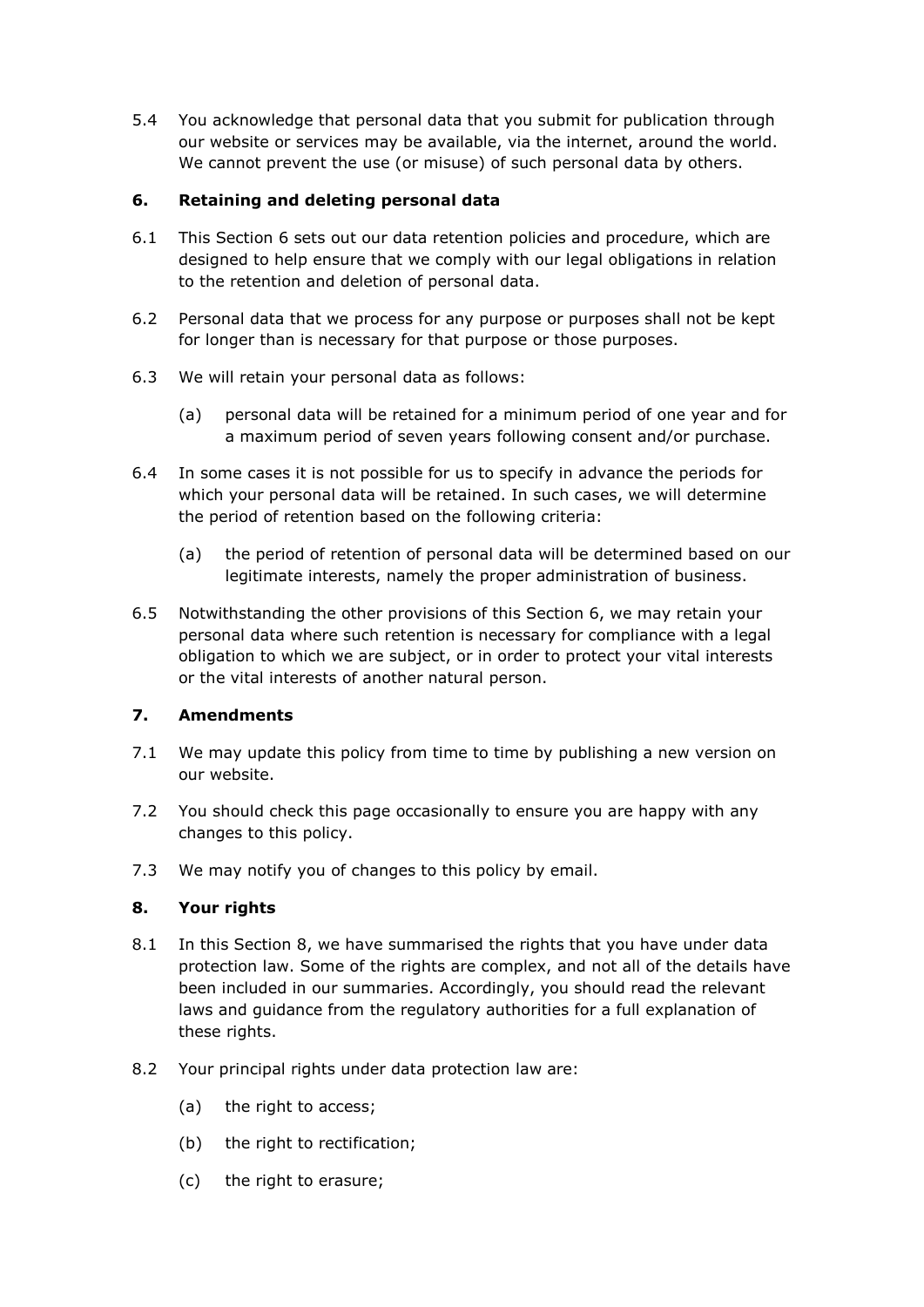- (d) the right to restrict processing;
- (e) the right to object to processing;
- (f) the right to data portability;
- (g) the right to complain to a supervisory authority; and
- (h) the right to withdraw consent.
- 8.3 You have the right to confirmation as to whether or not we process your personal data and, where we do, access to the personal data, together with certain additional information. That additional information includes details of the purposes of the processing, the categories of personal data concerned and the recipients of the personal data. Providing the rights and freedoms of others are not affected, we will supply to you a copy of your personal data. The first copy will be provided free of charge, but additional copies may be subject to a reasonable fee.
- 8.4 You have the right to have any inaccurate personal data about you rectified and, taking into account the purposes of the processing, to have any incomplete personal data about you completed.
- 8.5 In some circumstances you have the right to the erasure of your personal data without undue delay. Those circumstances include: the personal data are no longer necessary in relation to the purposes for which they were collected or otherwise processed; you withdraw consent to consent-based processing; you object to the processing under certain rules of applicable data protection law; the processing is for direct marketing purposes; and the personal data have been unlawfully processed. However, there are exclusions of the right to erasure. The general exclusions include where processing is necessary: for exercising the right of freedom of expression and information; for compliance with a legal obligation; or for the establishment, exercise or defence of legal claims.
- 8.6 In some circumstances you have the right to restrict the processing of your personal data. Those circumstances are: you contest the accuracy of the personal data; processing is unlawful but you oppose erasure; we no longer need the personal data for the purposes of our processing, but you require personal data for the establishment, exercise or defence of legal claims; and you have objected to processing, pending the verification of that objection. Where processing has been restricted on this basis, we may continue to store your personal data. However, we will only otherwise process it: with your consent; for the establishment, exercise or defence of legal claims; for the protection of the rights of another natural or legal person; or for reasons of important public interest.
- 8.7 You have the right to object to our processing of your personal data on grounds relating to your particular situation, but only to the extent that the legal basis for the processing is that the processing is necessary for: the performance of a task carried out in the public interest or in the exercise of any official authority vested in us; or the purposes of the legitimate interests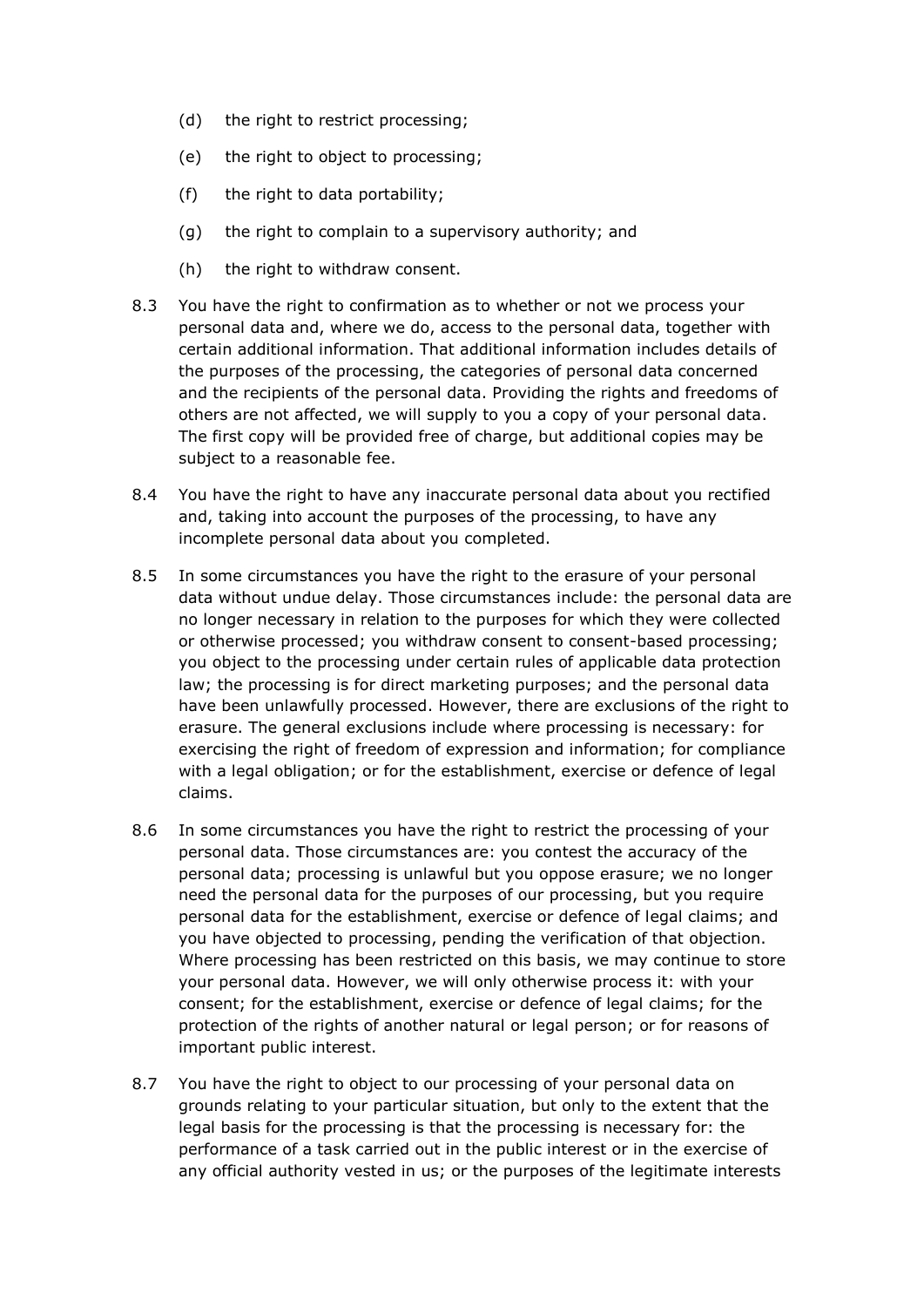pursued by us or by a third party. If you make such an objection, we will cease to process the personal information unless we can demonstrate compelling legitimate grounds for the processing which override your interests, rights and freedoms, or the processing is for the establishment, exercise or defence of legal claims.

- 8.8 You have the right to object to our processing of your personal data for direct marketing purposes (including profiling for direct marketing purposes). If you make such an objection, we will cease to process your personal data for this purpose.
- 8.9 You have the right to object to our processing of your personal data for scientific or historical research purposes or statistical purposes on grounds relating to your particular situation, unless the processing is necessary for the performance of a task carried out for reasons of public interest.
- 8.10 To the extent that the legal basis for our processing of your personal data is:
	- (a) consent; or
	- (b) that the processing is necessary for the performance of a contract to which you are party or in order to take steps at your request prior to entering into a contract,

and such processing is carried out by automated means, you have the right to receive your personal data from us in a structured, commonly used and machine-readable format. However, this right does not apply where it would adversely affect the rights and freedoms of others.

- 8.11 If you consider that our processing of your personal information infringes data protection laws, you have a legal right to lodge a complaint with a supervisory authority responsible for data protection. You may do so in the EU member state of your habitual residence, your place of work or the place of the alleged infringement.
- 8.12 To the extent that the legal basis for our processing of your personal information is consent, you have the right to withdraw that consent at any time. Withdrawal will not affect the lawfulness of processing before the withdrawal.
- 8.13 You may exercise any of your rights in relation to your personal data by written notice to us.

### **9. About cookies**

- 9.1 A cookie is a file containing an identifier (a string of letters and numbers) that is sent by a web server to a web browser and is stored by the browser. The identifier is then sent back to the server each time the browser requests a page from the server.
- 9.2 Cookies may be either "persistent" cookies or "session" cookies: a persistent cookie will be stored by a web browser and will remain valid until its set expiry date, unless deleted by the user before the expiry date; a session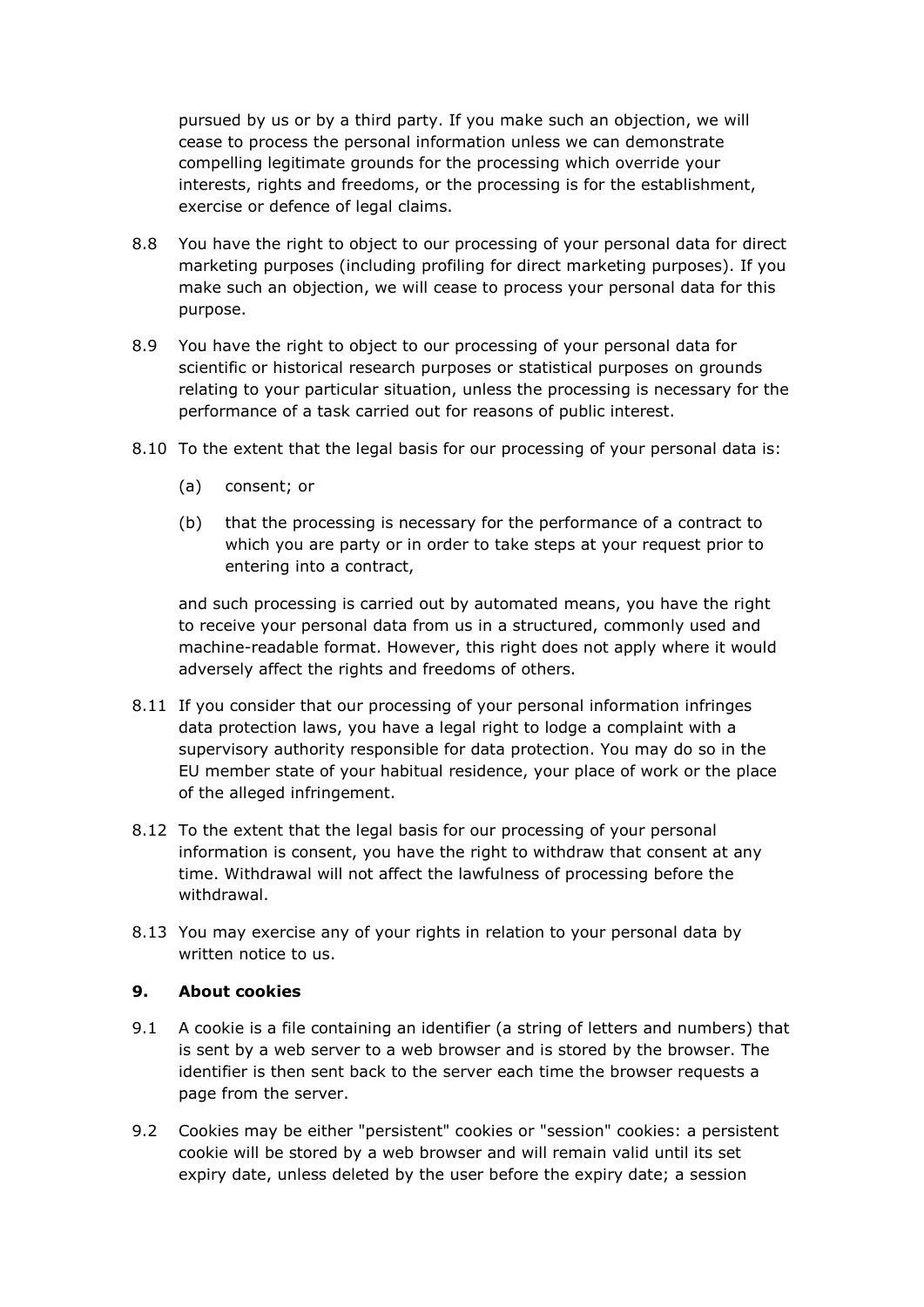cookie, on the other hand, will expire at the end of the user session, when the web browser is closed.

9.3 Cookies do not typically contain any information that personally identifies a user, but personal information that we store about you may be linked to the information stored in and obtained from cookies.

### **10. Cookies that we use**

- 10.1 We use cookies for the following purposes:
	- (a) authentication we use cookies to identify you when you visit our website and as you navigate our website (cookies used for this purpose are: svSession; smSession; PHPSESSID);
	- (b) status we use cookies to help us to determine if you are logged into our website (cookies used for this purpose are: svSession; smSession; PHPSESSID; backPageld; currentPagePath);
	- (c) security we use cookies as an element of the security measures used to protect user accounts, including preventing fraudulent use of login credentials, and to protect our website and services generally (cookies used for this purpose are: PHPSESSID; hs; incap\_ses\_\$(Proxy-ID)\_\$(Site-ID); incap\_visid\_\$(Proxy-ID)\_\$(Site-ID); nibi\_{ID}; XSRF-TOKEN;);
	- (d) marketing we use cookies to help us manage the marketing of our website and services (cookies used for this purpose are: (Facebook) fr; (sitebooster) uidp;
	- (e) analysis we use cookies to help us to analyse the use and performance of our website and services (cookies used for this purpose are: (Google Analytics) \_gat; \_ga; \_gid; ); and
	- (f) cookie consent we use cookies to store your preferences in relation to the use of cookies more generally (cookies used for this purpose are: \_\_gwtCookieCheck).

# **11. Cookies used by our service providers**

- 11.1 Our service providers use cookies and those cookies may be stored on your computer when you visit our website.
- 11.2 We use Google Analytics to analyse the use of our website. Google Analytics gathers information about website use by means of cookies. The information gathered relating to our website is used to create reports about the use of our website. Google's privacy policy is available at: [https://www.google.com/policies/privacy/.](https://www.google.com/policies/privacy/) The relevant cookies are: \_gat; \_ga; \_gid
- 11.3 We use Sitebooster to drive traffic to our website. You can view the privacy policy of this service provider at [https://sitebooster.com/pages/privacypolicy.](https://sitebooster.com/pages/privacypolicy) The relevant cookies are: uidp.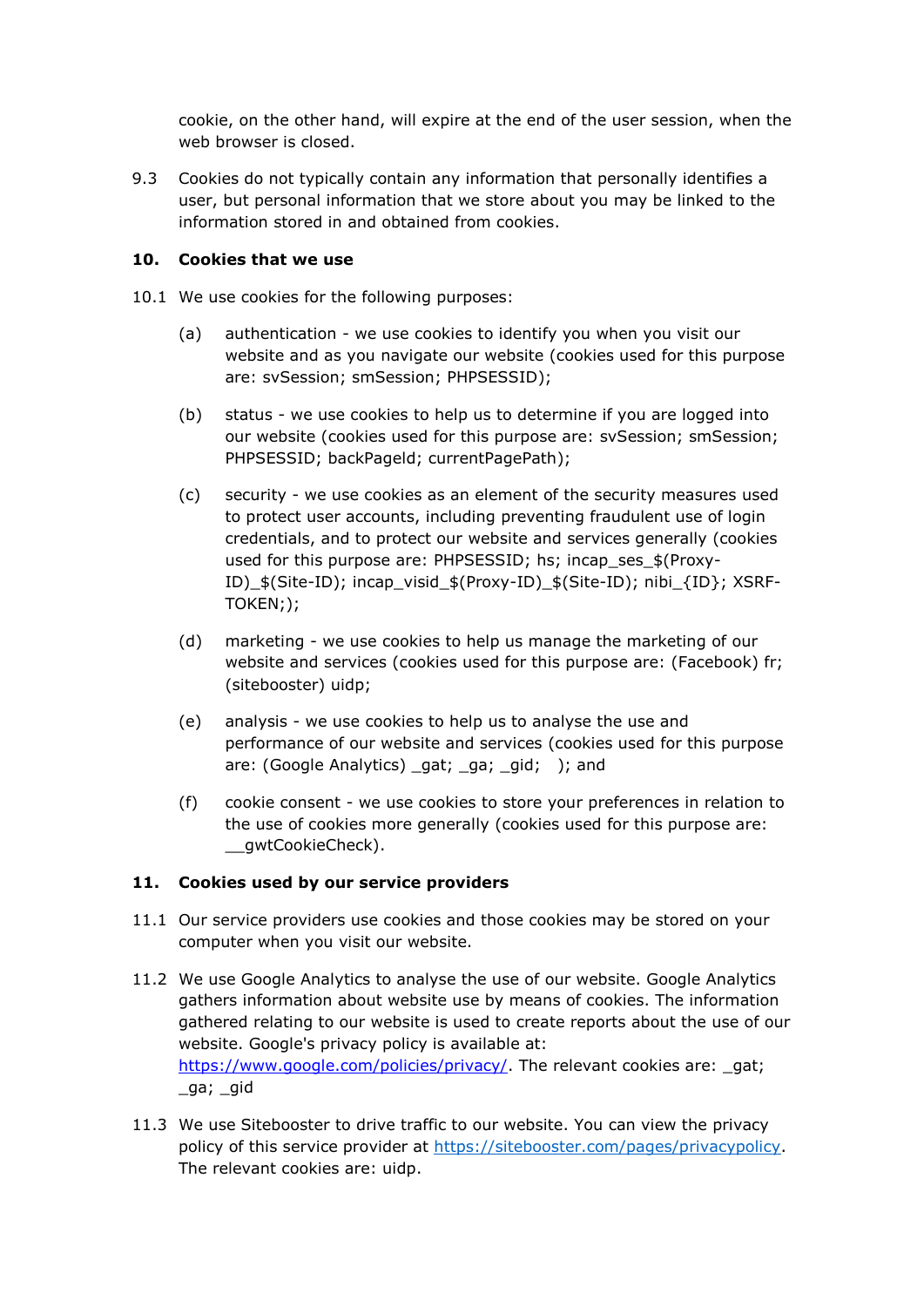- 11.4 We use Facebook for sharing on social media and Facebook Pixel to track site visitors. The pixel service uses cookies for retargeting for Facebook ads in the future. You can view the privacy policy of this service provider here [https://www.facebook.com/about/privacy/update#](https://www.facebook.com/about/privacy/update) and their Cookie policy here [https://www.facebook.com/policies/cookies/.](https://www.facebook.com/policies/cookies/) The relevant cookies are: fr.
- 11.5 We use Instagram for sharing on social media. You can view the privacy policy of this service provider at [https://help.instagram.com/519522125107875?helpref=page\\_content](https://help.instagram.com/519522125107875?helpref=page_content) Cookie policy [https://help.instagram.com/1896641480634370?ref=ig.](https://help.instagram.com/1896641480634370?ref=ig) The relevant cookies are: csrftoken; rur; mid.
- 11.6 We use Twitter for sharing on social media. You can view the privacy policy of this service provider at [https://twitter.com/en/privacy#update.](https://twitter.com/en/privacy#update) The relevant cookies are: personalization\_id; guest\_id; \_twitter-sess; ct0.
- 11.7 We use Pinterest for sharing on social media. You can view the privacy policy of this service provider at [https://twitter.com/en/privacy#update.](https://twitter.com/en/privacy#update) The relevant cookies are: auth; csrftoken; pinterest sess.

# **12. Managing cookies**

- 12.1 Most browsers allow you to refuse to accept cookies and to delete cookies. The methods for doing so vary from browser to browser, and from version to version. You can however obtain up-to-date information about blocking and deleting cookies via these links:
	- (a) <https://support.google.com/chrome/answer/95647?hl=en> (Chrome);
	- (b) [https://support.mozilla.org/en-US/kb/enable-and-disable-cookies](https://support.mozilla.org/en-US/kb/enable-and-disable-cookies-website-preferences)[website-preferences](https://support.mozilla.org/en-US/kb/enable-and-disable-cookies-website-preferences) (Firefox);
	- (c) <http://www.opera.com/help/tutorials/security/cookies/> (Opera);
	- (d) [https://support.microsoft.com/en-gb/help/17442/windows-internet](https://support.microsoft.com/en-gb/help/17442/windows-internet-explorer-delete-manage-cookies)[explorer-delete-manage-cookies](https://support.microsoft.com/en-gb/help/17442/windows-internet-explorer-delete-manage-cookies) (Internet Explorer);
	- (e) <https://support.apple.com/kb/PH21411> (Safari); and
	- (f) [https://privacy.microsoft.com/en-us/windows-10-microsoft-edge-and](https://privacy.microsoft.com/en-us/windows-10-microsoft-edge-and-privacy)[privacy](https://privacy.microsoft.com/en-us/windows-10-microsoft-edge-and-privacy) (Edge).
- 12.2 Blocking all cookies will have a negative impact upon the usability of many websites.
- 12.3 If you block cookies, you will not be able to use all the features on our website.